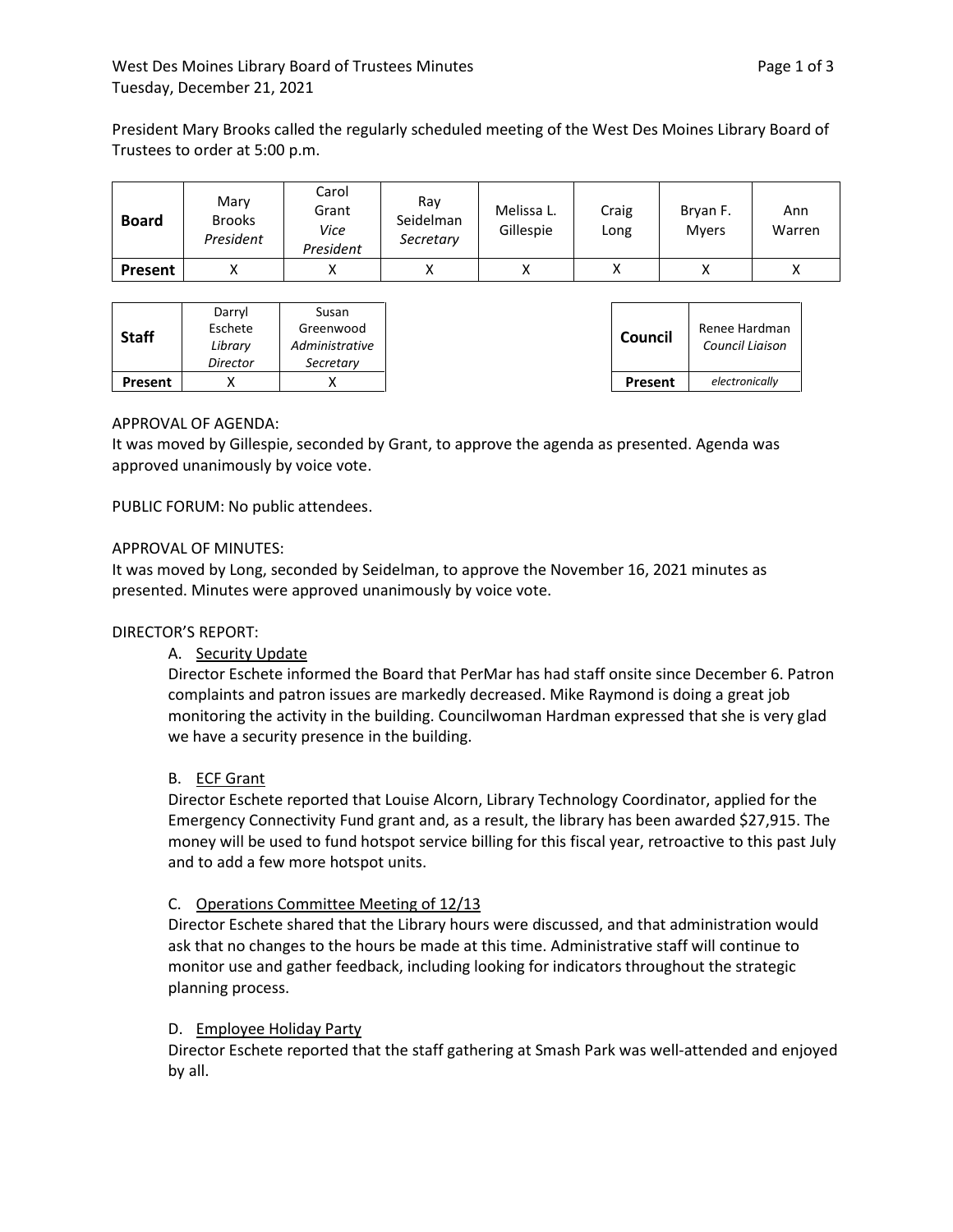# E. Statistics for Residents of Cumming

Director Eschete gave some statistics on Library use by residents of Cumming since July 1 including that there are 285 active patrons from Cumming with a total circulation of 2672.

# F. Library Building – Exterior Cameras – *Motion*

Director Eschete shared that WDM is the only IUPLA library without external cameras. Long asked about blind spots. Eschete shared that there might be but that the goal would be as much coverage of high traffic or problematic areas as possible.

It was moved by Grant, seconded by Myers and approved unanimously by voice vote to approve the spending of up to \$15,000 of gift trust on the installation of external security cameras at the West Des Moines Public Library.

# G. Breakfast with Santa

Director Eschete shared that he stood in for Santa Claus at the Parks and Recreation event at Raccoon River Park on December 11.

# H. Policy Reviews – *Motion*

Director Eschete stated that part of the accreditation process the Library must review the policies and by-laws. Director Eschete asked the Board to review the by-laws for tonight's meeting. Brooks proposed the following amendments:

*Item 5A – redact "one of whom is designated as Chair"*

*Item 5D – update to read "The Nominating Committee shall prepare a slate of nominees for office at the May meeting. This slate of nominees is to be presented and noted upon at the June meeting.* 

It was moved by Gillespie, seconded by Seidelman and approved unanimously by voice vote to approve the by-laws as amended.

Brooks added that she would also discuss the concept of term limits with Mayor Trimble.

I. Division Report – Library Information Coordinator – Maggie Martin – *Motion*

Maggie Martin provided a written report on her recent projects. Greenwood shared that the Apparel Fundraiser ended up raising \$497 and selling 45 items for the Friends Foundation. Martin asked the Board to consider funding additional logo pens. The Board expressed their appreciation for the report and her hard work. The board asked how the pens will be given out. They will be available at programs and events throughout the year.

It was moved by Grant, seconded by Warren and approved unanimously by voice vote to approve the spending of \$1,892.14 of gift trust funds for Library logo pens.

J. Valley Junction Kiosk Usage Report

Director Eschete shared the monthly kiosk usage report.

K. Gift Trust Report

Director Eschete provided the updated report on funds available in the Gift Trust.